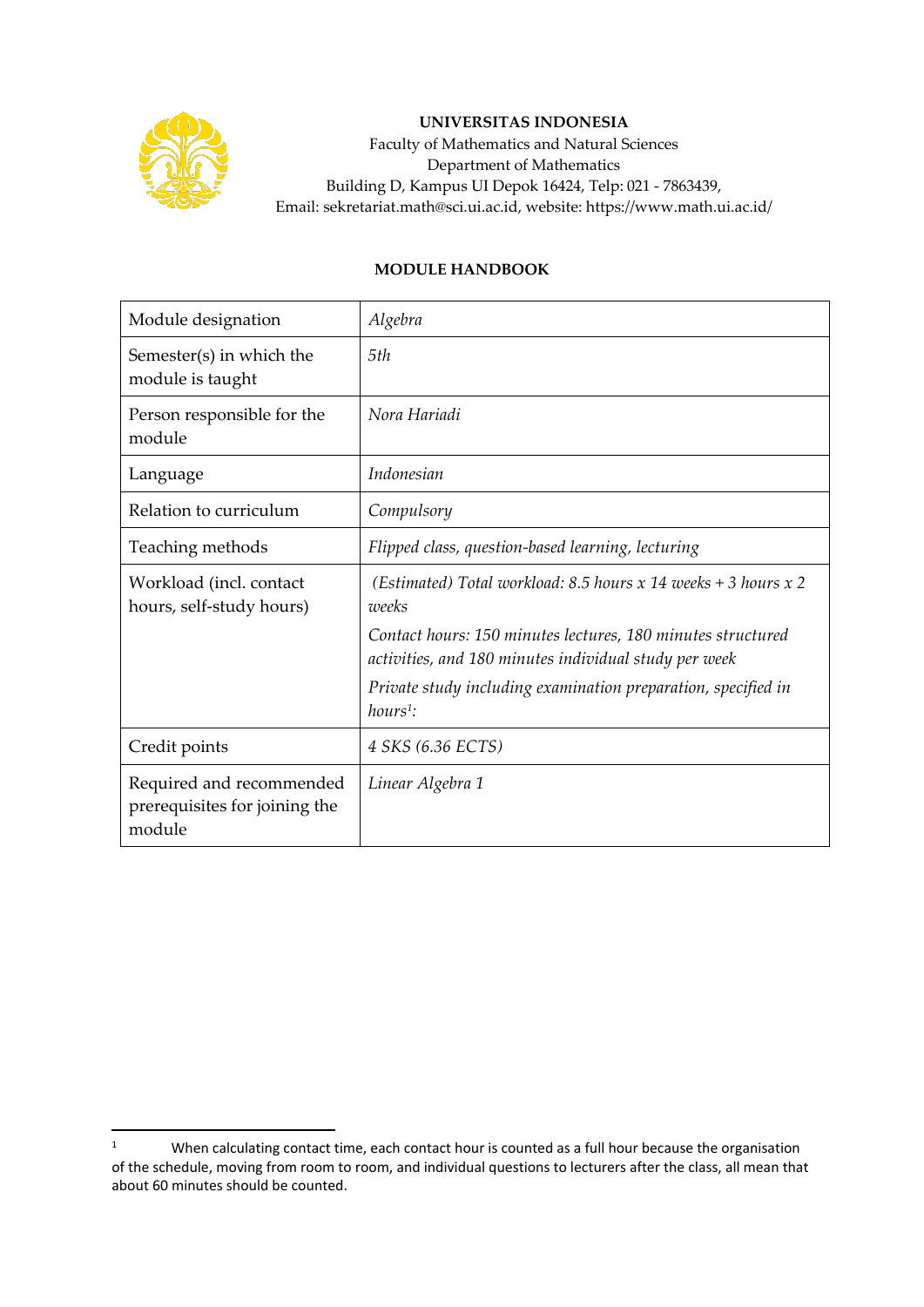| Module objectives/intended<br>learning outcomes | After completing the course, students have the ability                                                    |
|-------------------------------------------------|-----------------------------------------------------------------------------------------------------------|
|                                                 | to make use of the definitions and theorems in group and<br>1.                                            |
|                                                 | ring to prove algebra problems                                                                            |
|                                                 | to determine normal subgroup and quotient group<br>2.                                                     |
|                                                 | to determine isomorphism between groups or rings<br>3.                                                    |
|                                                 | to determine ideal and quotient ring<br>4.                                                                |
|                                                 | to apply the polynomial's properties<br>5.                                                                |
|                                                 | to discover some simple examples of the application of<br>6.<br>group / ring algebra in other disciplines |
|                                                 | to elaborate the proof of theorems and properties in<br>7.                                                |
|                                                 | algebra                                                                                                   |
| Content                                         | 1.<br>Group                                                                                               |
|                                                 | Definitions and Examples of Groups<br>$a$ .                                                               |
|                                                 | Subgroups<br>b.                                                                                           |
|                                                 | Cyclic Groups<br>c.                                                                                       |
|                                                 | <b>Permutation Groups</b><br>d.                                                                           |
|                                                 | Cosets and Lagrange's Theorem<br>e.                                                                       |
|                                                 | f.<br>Group Homomorphism                                                                                  |
|                                                 | Normal Subgroups and Quotient Groups<br>$\mathcal{Q}$ .                                                   |
|                                                 | The Homomorphism Theorems<br>h.                                                                           |
|                                                 | 2. Ring                                                                                                   |
|                                                 | Rings, the Types of Rings, and Subrings<br>$a$ .                                                          |
|                                                 | Ideal and Ring Homomorphism<br>b.                                                                         |
|                                                 | Quotient Rings<br>$\mathcal{C}$ .                                                                         |
|                                                 | The Ring Homomorphism Theorems<br>d.                                                                      |
|                                                 | Maximal Ideal<br>e.                                                                                       |
|                                                 | Polynomial Rings<br>f.                                                                                    |
|                                                 | Field of Quotients of an Integral Domain<br>$\mathcal{S}$ .                                               |
| <b>Examination</b> forms                        | Class activities: Quiz (written and computer-based),<br>1.                                                |
|                                                 | homework.                                                                                                 |
|                                                 | Mid-term examination.<br>2.                                                                               |
|                                                 | Final examination.<br>3.                                                                                  |